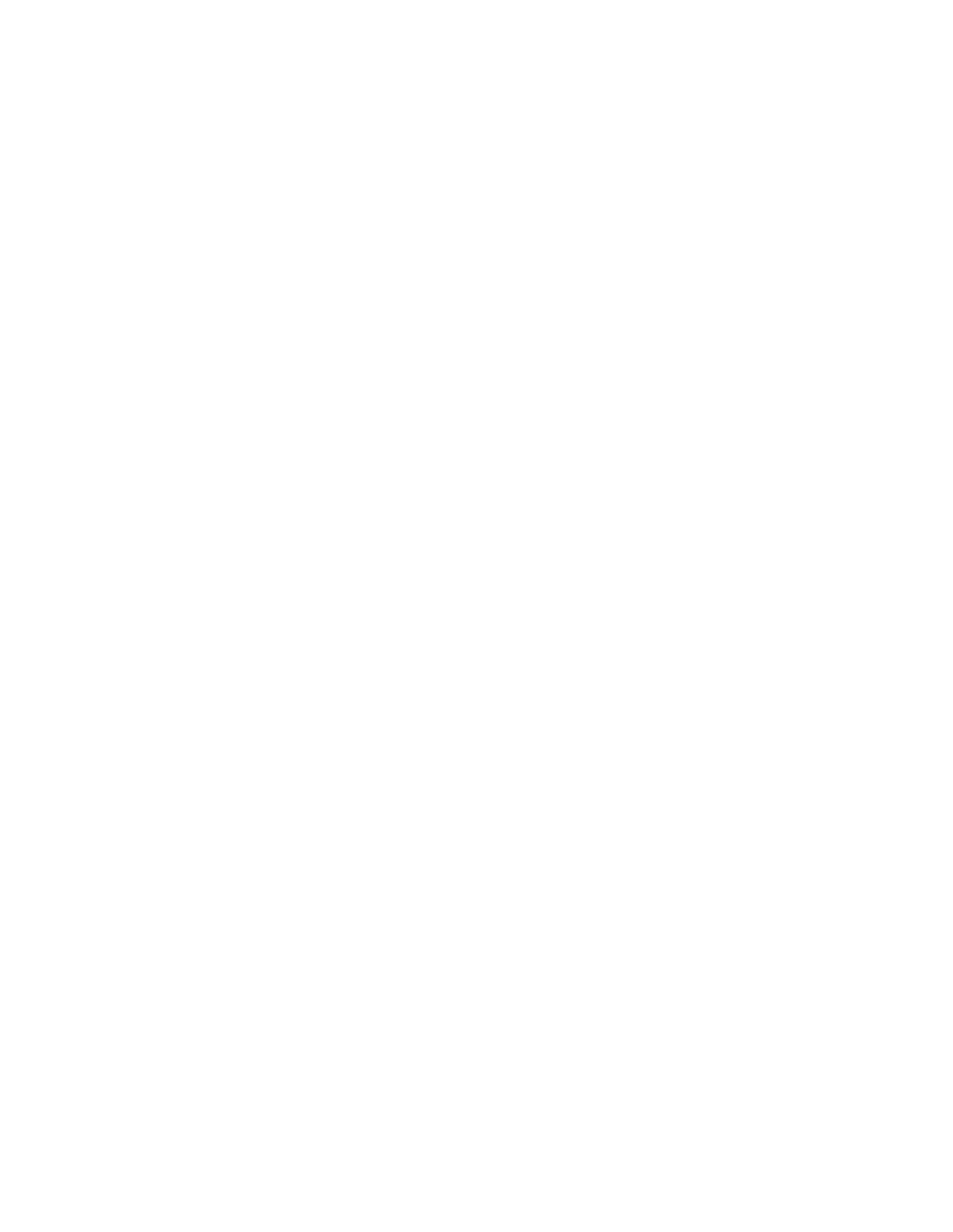# **The STARLING**

**End Unit**



CENTRA HOMES LLC

CentraHomes.com

## Parkside Village in Ramsey